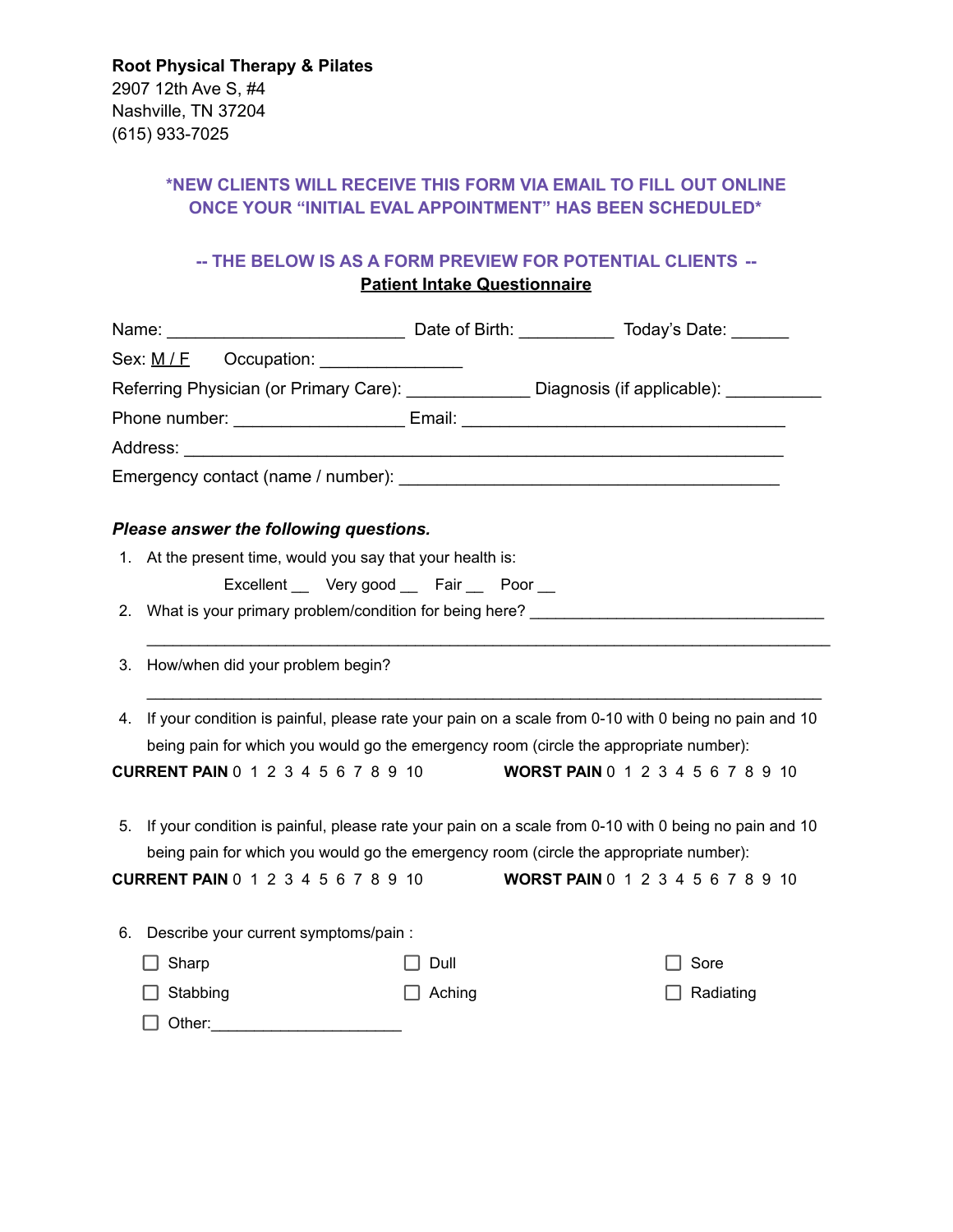**Root Physical Therapy & Pilates** 2907 12th Ave S, #4 Nashville, TN 37204 (615) 933-7025 7. What makes your symptoms worse?

- 
- 8. What makes your symptoms better?
- 9. Do you experience any urinary symptoms/issues?
	- a. No.
	- b. Yes (If Yes, select all that apply)
		- $\Box$  Urinary urgency (feeling like you need to urinate all the time)

 $\_$  ,  $\_$  ,  $\_$  ,  $\_$  ,  $\_$  ,  $\_$  ,  $\_$  ,  $\_$  ,  $\_$  ,  $\_$  ,  $\_$  ,  $\_$  ,  $\_$  ,  $\_$  ,  $\_$  ,  $\_$  ,  $\_$  ,  $\_$  ,  $\_$  ,  $\_$ 

 $\_$  ,  $\_$  ,  $\_$  ,  $\_$  ,  $\_$  ,  $\_$  ,  $\_$  ,  $\_$  ,  $\_$  ,  $\_$  ,  $\_$  ,  $\_$  ,  $\_$  ,  $\_$  ,  $\_$  ,  $\_$  ,  $\_$  ,  $\_$  ,  $\_$  ,  $\_$ 

- $\Box$  Urinary frequency (urinating more than every 2 hours during the day)
- $\Box$  Nocturia (getting up more to urinate more than 1-2x at night)
- $\Box$  Urinary stress incontinence (SUI) leakage with coughing, sneezing, laughing, and/or jumping/exercising
- $\Box$  Urge incontinence leakage en route to the bathroom
- $\Box$  Post void dribble leakage after get up from urinating
- $\Box$  Pain or spasms with urination
- 10. Do you experience any bowel symptoms?
	- a. No
	- b. Yes (If Yes, select all that apply)
		- $\Box$  Bowel leakage or fecal smearing
		- $\Box$  Difficulty controlling gas
		- $\Box$  Constipation and/or straining to defecate
		- $\Box$  Pain with bowel movements
- 11. Do you experience any pain with intercourse?
	- a. No
	- b. Yes
- 12. Do you experience any other issues with intercourse (i.e.decreased sex drive, decreased sensation, inability to orgasm, etc)?

 $\mathcal{L}_\text{max}$  , and the set of the set of the set of the set of the set of the set of the set of the set of the set of the set of the set of the set of the set of the set of the set of the set of the set of the set of the

 $\mathcal{L}_\text{max}$  , and the set of the set of the set of the set of the set of the set of the set of the set of the set of the set of the set of the set of the set of the set of the set of the set of the set of the set of the

- 13. Have you had similar problems/conditions before? If so, please describe:
- 14. Does your problem/condition affect your function? If so, in what way?